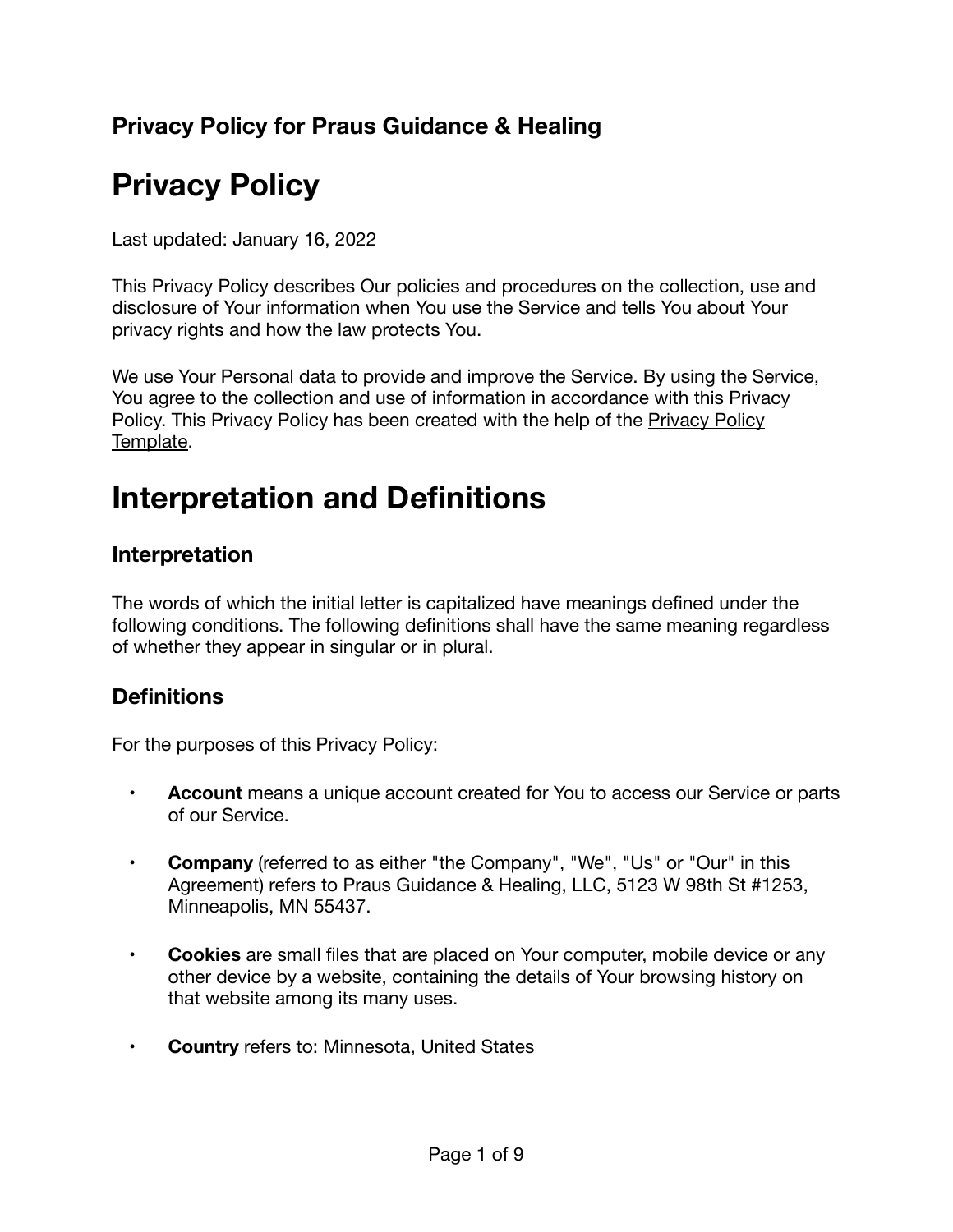- **• Device** means any device that can access the Service such as a computer, a cellphone or a digital tablet.
- **• Personal Data** is any information that relates to an identified or identifiable individual.
- **• Service** refers to the Website.
- **• Service Provider** means any natural or legal person who processes the data on behalf of the Company. It refers to third-party companies or individuals employed by the Company to facilitate the Service, to provide the Service on behalf of the Company, to perform services related to the Service or to assist the Company in analyzing how the Service is used.
- **• Third-party Social Media Service** refers to any website or any social network website through which a User can log in or create an account to use the Service.
- **• Usage Data** refers to data collected automatically, either generated by the use of the Service or from the Service infrastructure itself (for example, the duration of a page visit).
- **• Website** refers to Praus Guidance & Healing, accessible from [prausguidanceandhealing.com](http://prausguidanceandhealing.com)
- **• You** means the individual accessing or using the Service, or the company, or other legal entity on behalf of which such individual is accessing or using the Service, as applicable.

## **Collecting and Using Your Personal Data**

### **Types of Data Collected**

#### **Personal Data**

While using Our Service, We may ask You to provide Us with certain personally identifiable information that can be used to contact or identify You. Personally identifiable information may include, but is not limited to:

- Email address
- First name and last name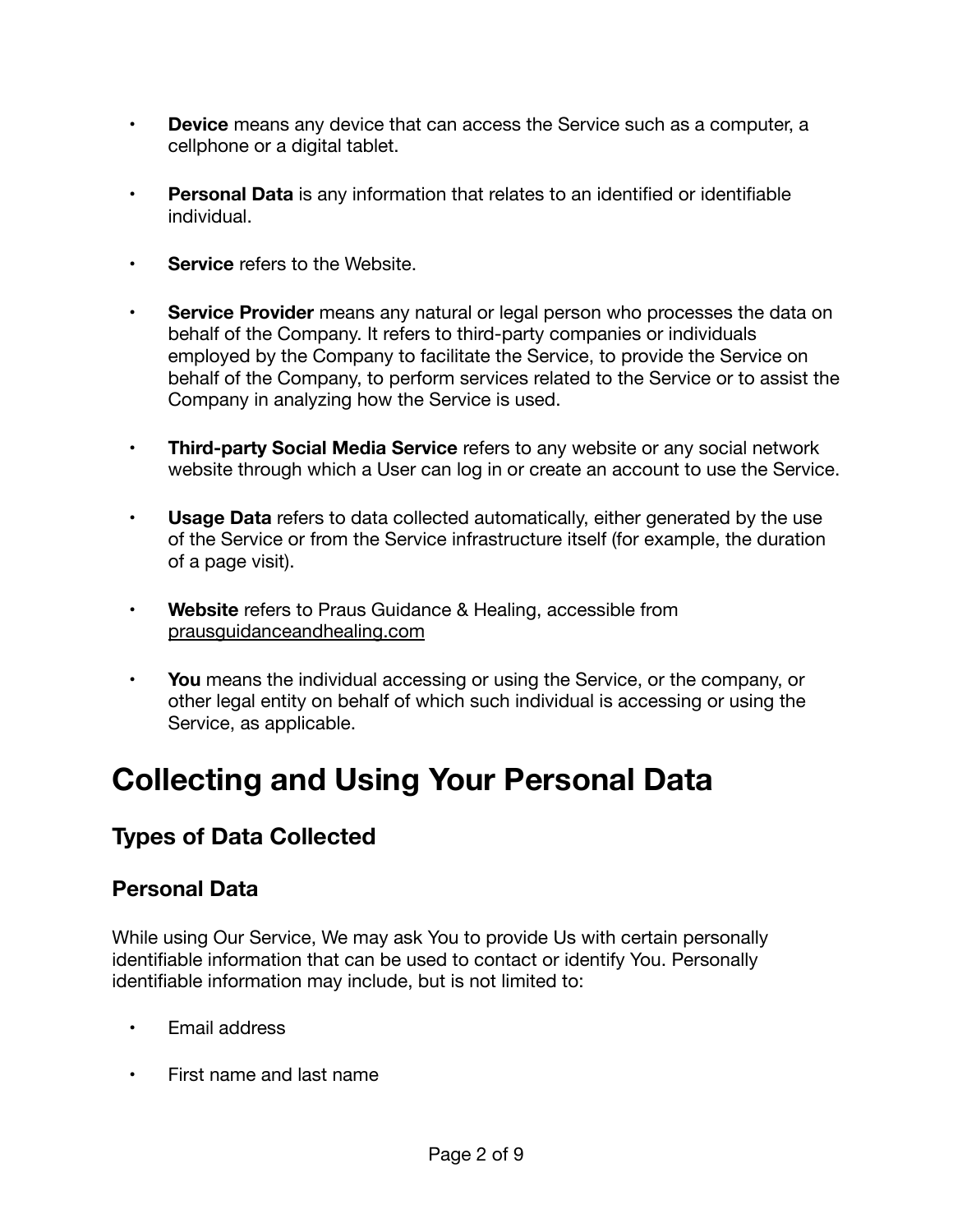- Phone number
- Address, State, Province, ZIP/Postal code, City
- Usage Data

#### **Usage Data**

Usage Data is collected automatically when using the Service.

Usage Data may include information such as Your Device's Internet Protocol address (e.g. IP address), browser type, browser version, the pages of our Service that You visit, the time and date of Your visit, the time spent on those pages, unique device identifiers and other diagnostic data.

When You access the Service by or through a mobile device, We may collect certain information automatically, including, but not limited to, the type of mobile device You use, Your mobile device unique ID, the IP address of Your mobile device, Your mobile operating system, the type of mobile Internet browser You use, unique device identifiers and other diagnostic data.

We may also collect information that Your browser sends whenever You visit our Service or when You access the Service by or through a mobile device.

#### **Information from Third-Party Social Media Services**

The Company allows You to create an account and log in to use the Service through the following Third-party Social Media Services:

- Google
- Facebook
- **Twitter**

If You decide to register through or otherwise grant us access to a Third-Party Social Media Service, We may collect Personal data that is already associated with Your Third-Party Social Media Service's account, such as Your name, Your email address, Your activities or Your contact list associated with that account.

You may also have the option of sharing additional information with the Company through Your Third-Party Social Media Service's account. If You choose to provide such information and Personal Data, during registration or otherwise, You are giving the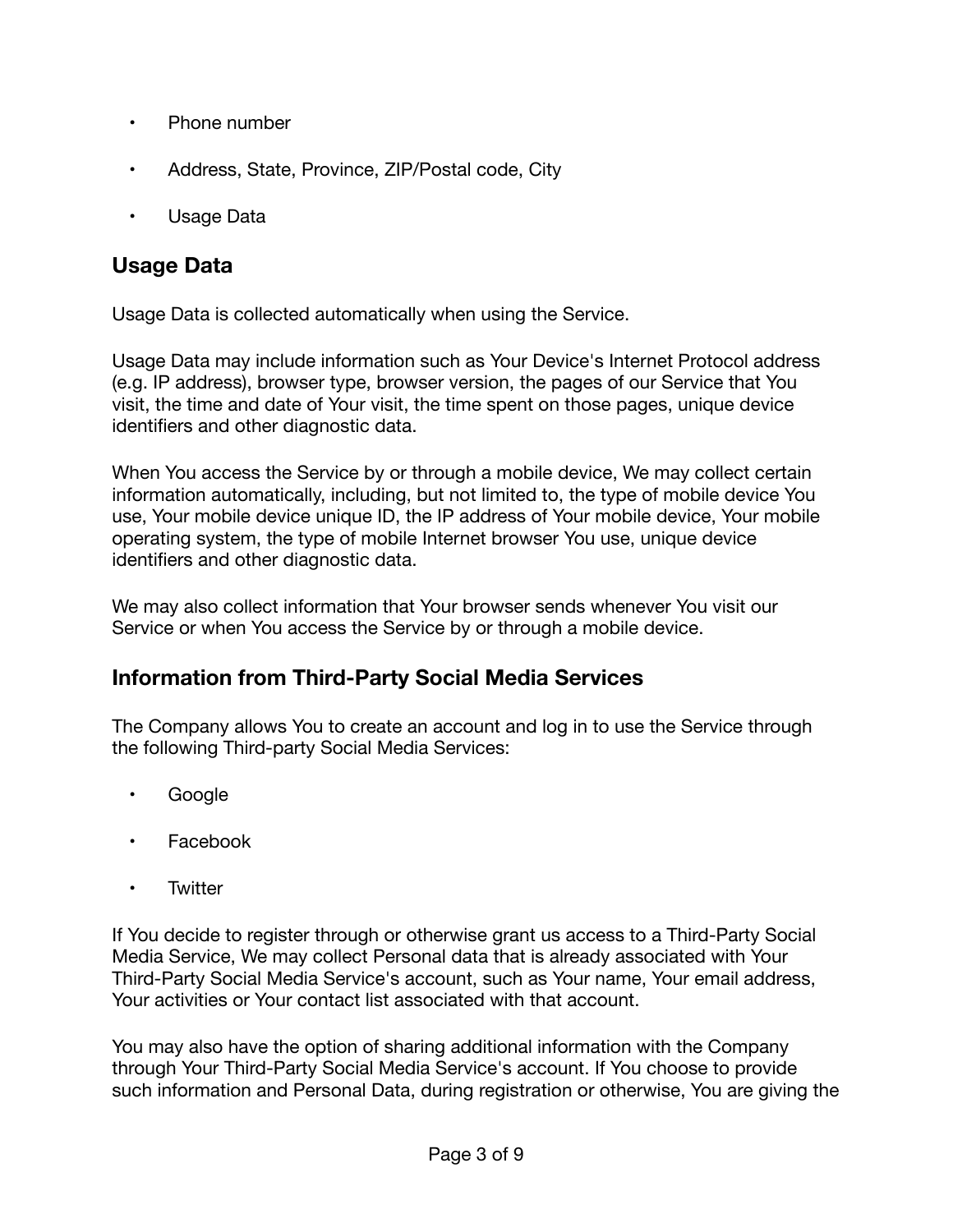Company permission to use, share, and store it in a manner consistent with this Privacy Policy.

#### **Tracking Technologies and Cookies**

We use Cookies and similar tracking technologies to track the activity on Our Service and store certain information. Tracking technologies used are beacons, tags, and scripts to collect and track information and to improve and analyze Our Service. The technologies We use may include:

- **• Cookies or Browser Cookies.** A cookie is a small file placed on Your Device. You can instruct Your browser to refuse all Cookies or to indicate when a Cookie is being sent. However, if You do not accept Cookies, You may not be able to use some parts of our Service. Unless you have adjusted Your browser setting so that it will refuse Cookies, our Service may use Cookies.
- **• Flash Cookies.** Certain features of our Service may use local stored objects (or Flash Cookies) to collect and store information about Your preferences or Your activity on our Service. Flash Cookies are not managed by the same browser settings as those used for Browser Cookies. For more information on how You can delete Flash Cookies, please read "Where can I change the settings for [disabling, or deleting local shared objects?" available at https://](https://helpx.adobe.com/flash-player/kb/disable-local-shared-objects-flash.html#main_Where_can_I_change_the_settings_for_disabling__or_deleting_local_shared_objects_) [helpx.adobe.com/flash-player/kb/disable-local-shared-objects](https://helpx.adobe.com/flash-player/kb/disable-local-shared-objects-flash.html#main_Where_can_I_change_the_settings_for_disabling__or_deleting_local_shared_objects_)flash.html#main\_Where\_can\_I\_change\_the\_settings\_for\_disabling\_or\_deleting\_I [ocal\\_shared\\_objects\\_](https://helpx.adobe.com/flash-player/kb/disable-local-shared-objects-flash.html#main_Where_can_I_change_the_settings_for_disabling__or_deleting_local_shared_objects_)
- **• Web Beacons.** Certain sections of our Service and our emails may contain small electronic files known as web beacons (also referred to as clear gifs, pixel tags, and single-pixel gifs) that permit the Company, for example, to count users who have visited those pages or opened an email and for other related website statistics (for example, recording the popularity of a certain section and verifying system and server integrity).

Cookies can be "Persistent" or "Session" Cookies. Persistent Cookies remain on Your personal computer or mobile device when You go offline, while Session Cookies are deleted as soon as You close Your web browser. Learn more about cookies: [Use of](https://www.freeprivacypolicy.com/blog/sample-privacy-policy-template/#Use_Of_Cookies_And_Tracking)  [Cookies by Free Privacy Policy.](https://www.freeprivacypolicy.com/blog/sample-privacy-policy-template/#Use_Of_Cookies_And_Tracking)

We use both Session and Persistent Cookies for the purposes set out below:

**• Necessary / Essential Cookies** Type: Session Cookies Administered by: Us Purpose: These Cookies are essential to provide You with services available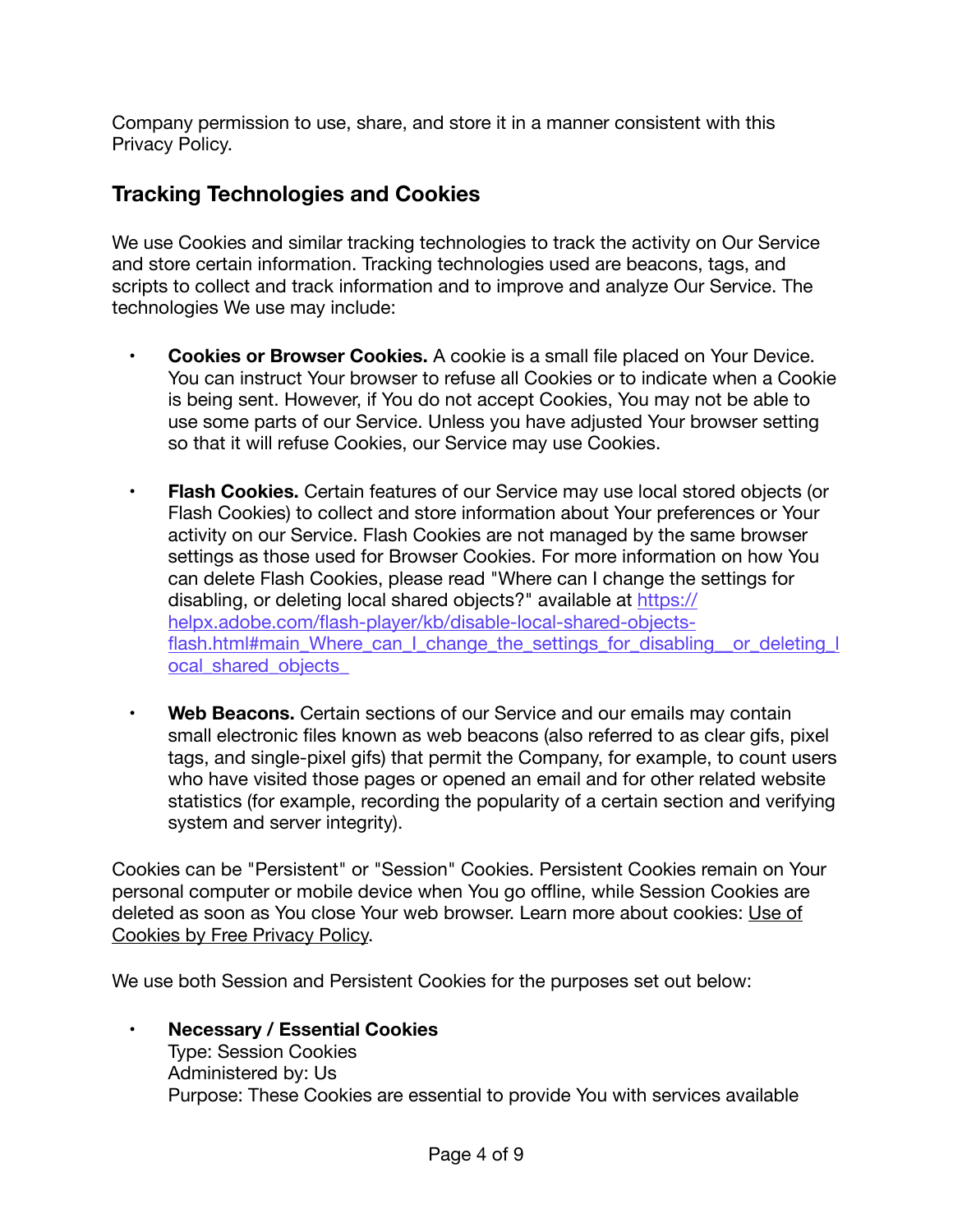through the Website and to enable You to use some of its features. They help to authenticate users and prevent fraudulent use of user accounts. Without these Cookies, the services that You have asked for cannot be provided, and We only use these Cookies to provide You with those services.

#### **• Cookies Policy / Notice Acceptance Cookies**

Type: Persistent Cookies Administered by: Us Purpose: These Cookies identify if users have accepted the use of cookies on the Website.

#### **• Functionality Cookies**

Type: Persistent Cookies Administered by: Us Purpose: These Cookies allow us to remember choices You make when You use the Website, such as remembering your login details or language preference. The purpose of these Cookies is to provide You with a more personal experience and to avoid You having to re-enter your preferences every time You use the Website.

For more information about the cookies we use and your choices regarding cookies, please visit our Cookies Policy or the Cookies section of our Privacy Policy.

### **Use of Your Personal Data**

The Company may use Personal Data for the following purposes:

- **• To provide and maintain our Service**, including to monitor the usage of our Service.
- **• To manage Your Account:** to manage Your registration as a user of the Service. The Personal Data You provide can give You access to different functionalities of the Service that are available to You as a registered user.
- **• For the performance of a contract:** the development, compliance and undertaking of the purchase contract for the products, items or services You have purchased or of any other contract with Us through the Service.
- **• To contact You:** To contact You by email, telephone calls, SMS, or other equivalent forms of electronic communication, such as a mobile application's push notifications regarding updates or informative communications related to the functionalities, products or contracted services, including the security updates, when necessary or reasonable for their implementation.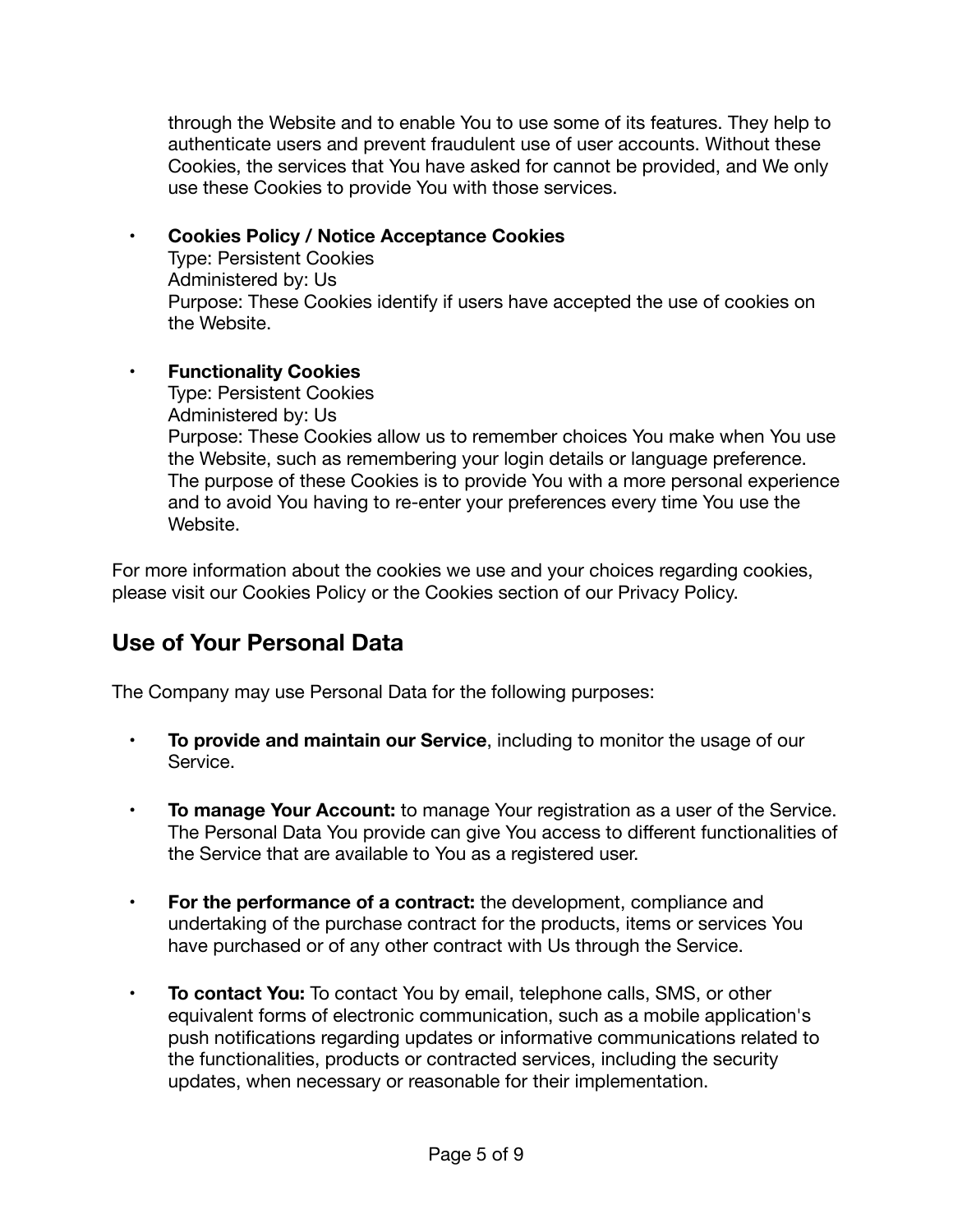- **• To provide You** with news, special offers and general information about other goods, services and events which we offer that are similar to those that you have already purchased or enquired about unless You have opted not to receive such information.
- **• To manage Your requests:** To attend and manage Your requests to Us.
- **• For business transfers:** We may use Your information to evaluate or conduct a merger, divestiture, restructuring, reorganization, dissolution, or other sale or transfer of some or all of Our assets, whether as a going concern or as part of bankruptcy, liquidation, or similar proceeding, in which Personal Data held by Us about our Service users is among the assets transferred.
- **• For other purposes**: We may use Your information for other purposes, such as data analysis, identifying usage trends, determining the effectiveness of our promotional campaigns and to evaluate and improve our Service, products, services, marketing and your experience.

We may share Your personal information in the following situations:

- **• With Service Providers:** We may share Your personal information with Service Providers to monitor and analyze the use of our Service, to contact You.
- **• For business transfers:** We may share or transfer Your personal information in connection with, or during negotiations of, any merger, sale of Company assets, financing, or acquisition of all or a portion of Our business to another company.
- **• With Affiliates:** We may share Your information with Our affiliates, in which case we will require those affiliates to honor this Privacy Policy. Affiliates include Our parent company and any other subsidiaries, joint venture partners or other companies that We control or that are under common control with Us.
- **• With business partners:** We may share Your information with Our business partners to offer You certain products, services or promotions.
- **• With other users:** when You share personal information or otherwise interact in the public areas with other users, such information may be viewed by all users and may be publicly distributed outside. If You interact with other users or register through a Third-Party Social Media Service, Your contacts on the Third-Party Social Media Service may see Your name, profile, pictures and description of Your activity. Similarly, other users will be able to view descriptions of Your activity, communicate with You and view Your profile.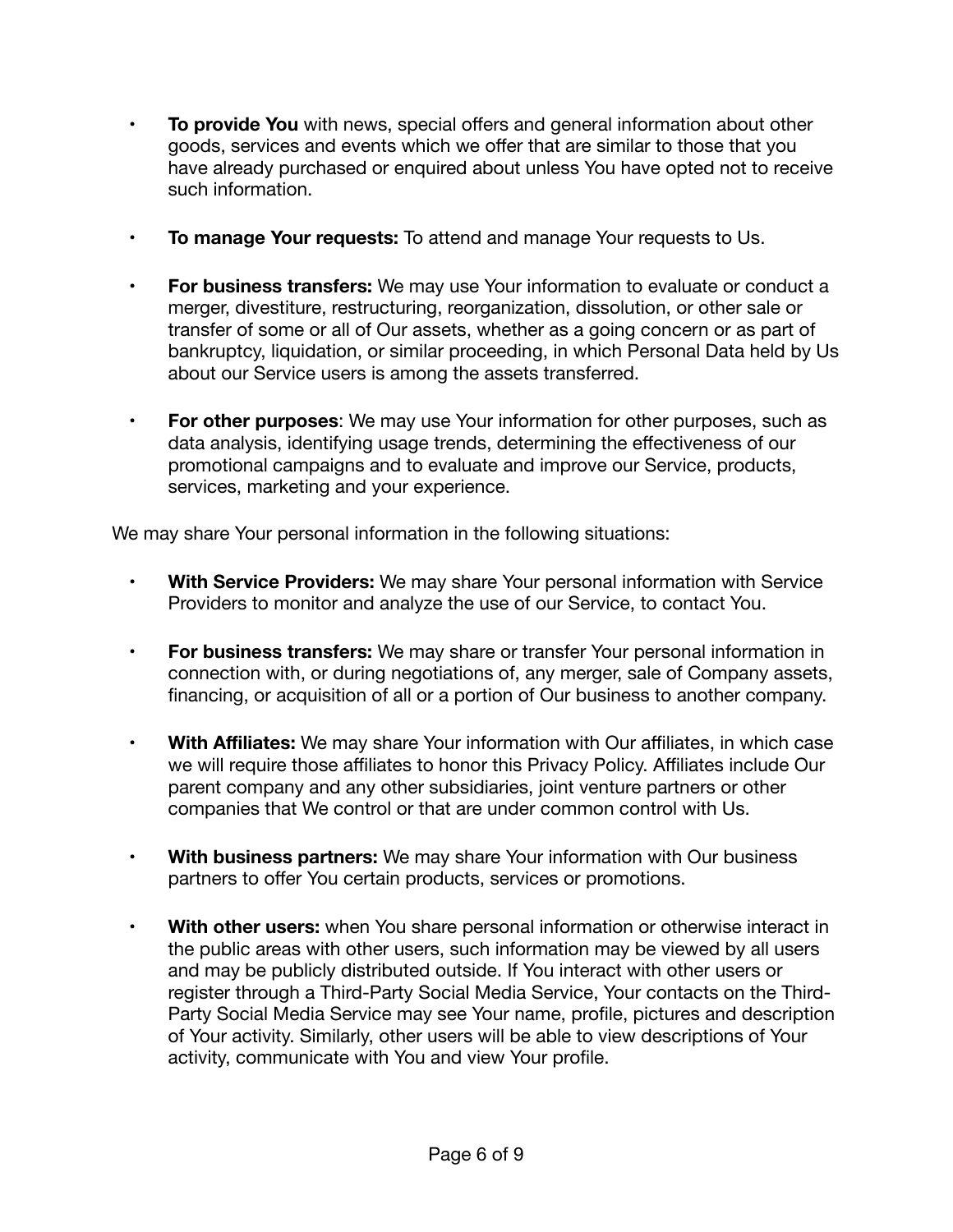**• With Your consent**: We may disclose Your personal information for any other purpose with Your consent.

## **Retention of Your Personal Data**

The Company will retain Your Personal Data only for as long as is necessary for the purposes set out in this Privacy Policy. We will retain and use Your Personal Data to the extent necessary to comply with our legal obligations (for example, if we are required to retain your data to comply with applicable laws), resolve disputes, and enforce our legal agreements and policies.

The Company will also retain Usage Data for internal analysis purposes. Usage Data is generally retained for a shorter period of time, except when this data is used to strengthen the security or to improve the functionality of Our Service, or We are legally obligated to retain this data for longer time periods.

### **Transfer of Your Personal Data**

Your information, including Personal Data, is processed at the Company's operating offices and in any other places where the parties involved in the processing are located. It means that this information may be transferred to  $-$  and maintained on  $$ computers located outside of Your state, province, country or other governmental jurisdiction where the data protection laws may differ than those from Your jurisdiction.

Your consent to this Privacy Policy followed by Your submission of such information represents Your agreement to that transfer.

The Company will take all steps reasonably necessary to ensure that Your data is treated securely and in accordance with this Privacy Policy and no transfer of Your Personal Data will take place to an organization or a country unless there are adequate controls in place including the security of Your data and other personal information.

### **Disclosure of Your Personal Data**

#### **Business Transactions**

If the Company is involved in a merger, acquisition or asset sale, Your Personal Data may be transferred. We will provide notice before Your Personal Data is transferred and becomes subject to a different Privacy Policy.

#### **Law enforcement**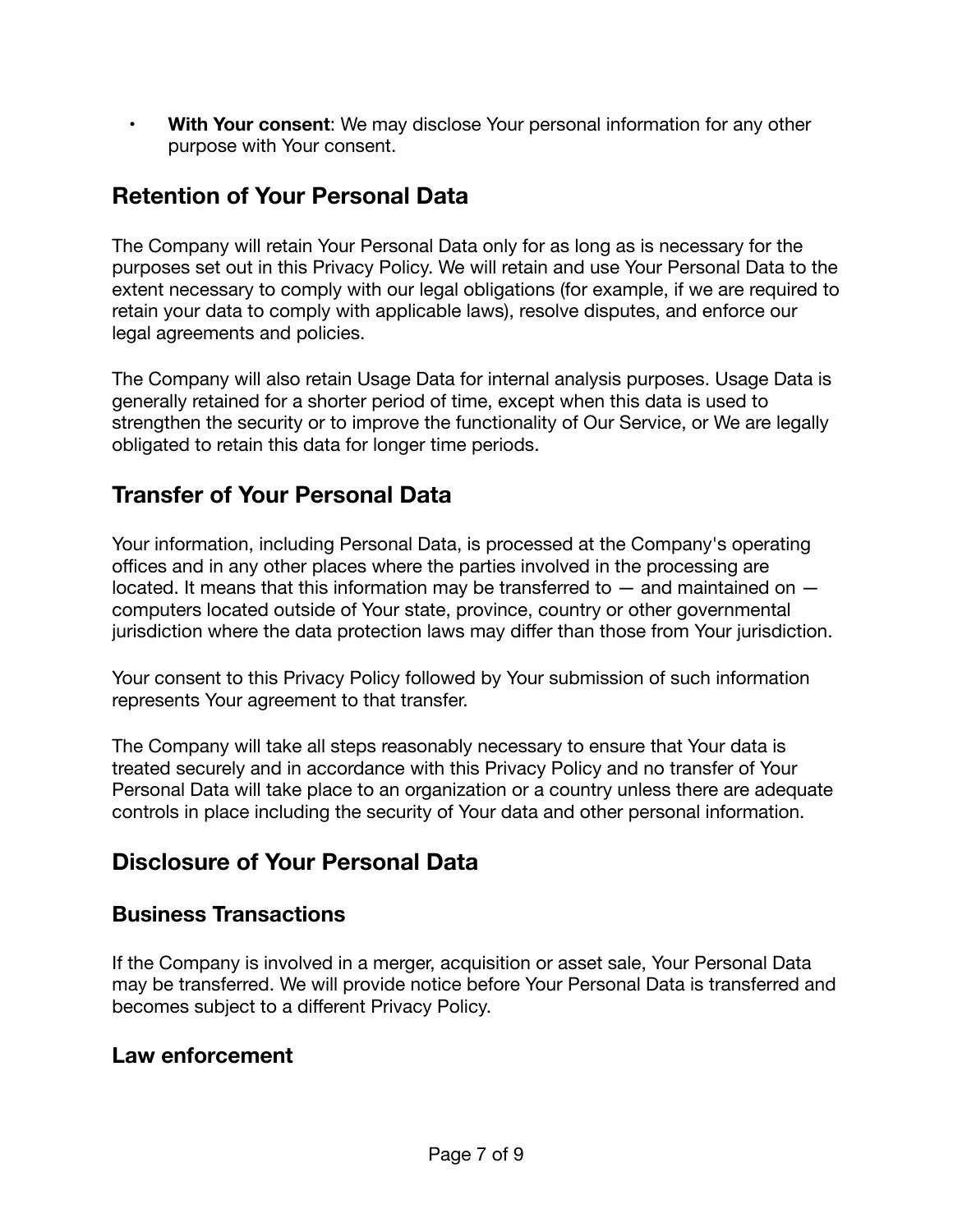Under certain circumstances, the Company may be required to disclose Your Personal Data if required to do so by law or in response to valid requests by public authorities (e.g. a court or a government agency).

#### **Other legal requirements**

The Company may disclose Your Personal Data in the good faith belief that such action is necessary to:

- Comply with a legal obligation
- Protect and defend the rights or property of the Company
- Prevent or investigate possible wrongdoing in connection with the Service
- Protect the personal safety of Users of the Service or the public
- Protect against legal liability

## **Security of Your Personal Data**

The security of Your Personal Data is important to Us, but remember that no method of transmission over the Internet, or method of electronic storage is 100% secure. While We strive to use commercially acceptable means to protect Your Personal Data, We cannot guarantee its absolute security.

# **Children's Privacy**

Our Service does not address anyone under the age of 13. We do not knowingly collect personally identifiable information from anyone under the age of 13. If You are a parent or guardian and You are aware that Your child has provided Us with Personal Data, please contact Us. If We become aware that We have collected Personal Data from anyone under the age of 13 without verification of parental consent, We take steps to remove that information from Our servers.

If We need to rely on consent as a legal basis for processing Your information and Your country requires consent from a parent, We may require Your parent's consent before We collect and use that information.

## **Links to Other Websites**